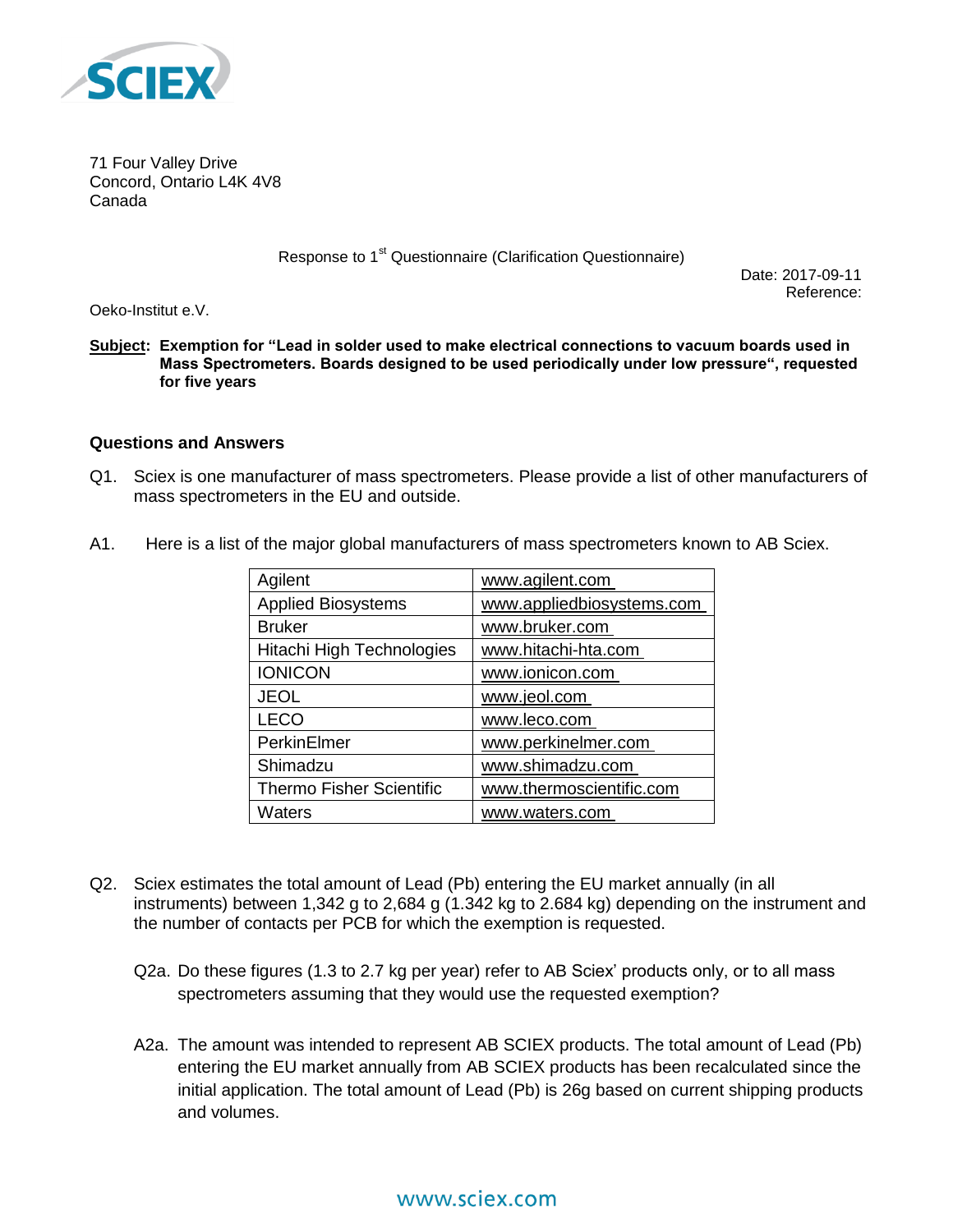

- Q2b. Please provide a rough calculation to substantiate the above figures if possible for the total amount of lead that would be used by all manufacturers of mass spectrometers under the requested exemption.
- A2b. Such information is not available to AB Sciex.
- Q3. Directive 2011/65/EU (RoHS 2) was enacted in 2011. Please explain which steps Sciex undertook since 2011 to achieve RoHS compliance.
- A3. Alternative solutions are under investigation including different interconnect technologies and different solder types.
- Q4. In your suggested exemption wording, the PWB on the one hand shall be exposed to vacuum, on the other periodically to low pressure.
	- Q4a. Please specify what you mean with "vacuum" and "low pressure".
	- A4a. There are a variety of vacuum regions in our mass spectrometer instruments. The vacuum regions are where the properties of the eutectic tin-lead solder are important for maintaining low leak rates. AB Sciex considers vacuum to be 0 psia.
	- Q4b. Why has the PWB to be exposed to low pressure/vacuum? Can design changes avoid this exposure so that the use of lead becomes obsolete?
	- A4b. The PWB's are serving the function of an electrical feedthrough from atmospheric pressure to vacuum pressure. The exposure to vacuum is inherent in the function.
	- Q4c. Would this exemption be required for all mass spectrometers, or only for specific types?
	- A4c. It is required for certain types of mass spectrometers.
	- Q4d. In case it is only required for specific types of mass spectrometers, please explain which ones and describe their functionality/performance features.
	- A4d. The new families of mass spectrometers use the PWB for electrical feedthrough from atmospheric pressure to vacuum pressure. Their design originated pre-RoHS requirements.
	- Q4e. In case this exemption would only be required for specific types of mass spectrometers, please explain the specific properties and features of these devices compared to others which do not need this exemption, and why these features cannot be achieved otherwise (without the exemption).
	- A4e. The properties relate to the specific interconnections being handled by each PWB. Generally, the instruments are able to achieve better signal integrity and interconnection density using PWB's as compared to more conventional welded or potted feedthroughs.

## www.sciex.com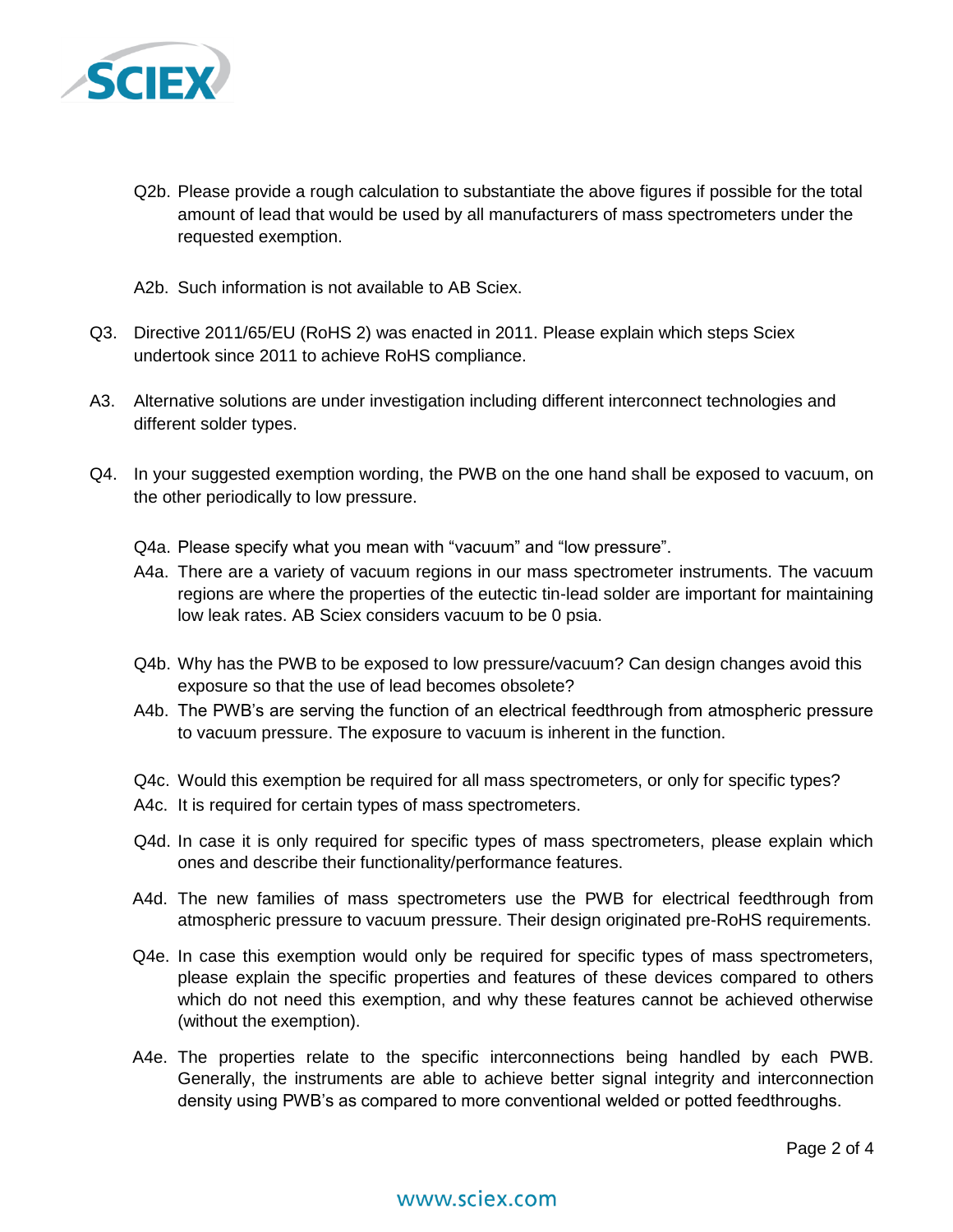

- Q5. As part of the evaluation, socio-economic impacts shall also be compiled and evaluated. For this purpose, please provide details in respect of the following:
	- Q5a. Volume of electrical and electronic equipment (EEE) concerned, which is placed on the EU market annually;
	- A5a. The list is considered proprietary information.
	- Q5b. Please estimate possible impacts on employment in total, in the EU and outside the EU, should the exemption not be granted. Please detail the main sectors for which impacts are expected, i.e. manufacturers, supply chain, retail, etc.
	- A5b. The estimate is considered proprietary information.
	- Q5c. Please provide a list of manufacturers of your EEE for which you apply for the exemption in and outside the EU (see question 1);
	- A5c. AB Sciex is the Manufacturer of record.
	- Q5d. Please quantify additional costs (money expenditure) through substitution of the restricted substance – or replacement of the EEE by other, RoHS-compliant EEE if feasible - divided into sectors (private, industry, public) if the exemption request is granted vs. its rejection;
	- A5d. Granting the exemption would permit:

Public:

- Assurance of Food Quality and Safety testing of Pesticide, Food Authenticity, Allergen, Antibiotic, as well as Ingredient analysis and Unknown substances screening.
- Environmental exposure to chemical hazards testing of environmental contaminants, drinking water and wastewater testing, environmental fate analysis and soil and biota testing.
- Drug Discovery and Health Research used to detect and quantify trace amounts of analytes in samples.
- Solutions for Forensic toxicology.

Industry:

- Continuation of routine testing of food quality and safety along with continuation of environmental analysis.
- Continued health research identifying key genes, proteins, lipids and metabolites to further understand health and disease in life sciences.
- Continued forensics toxicology analysis.

Private:

 Continued employment, financial remuneration from the sale and support of the instruments and within the industries such equipment supports.

## www.sciex.com